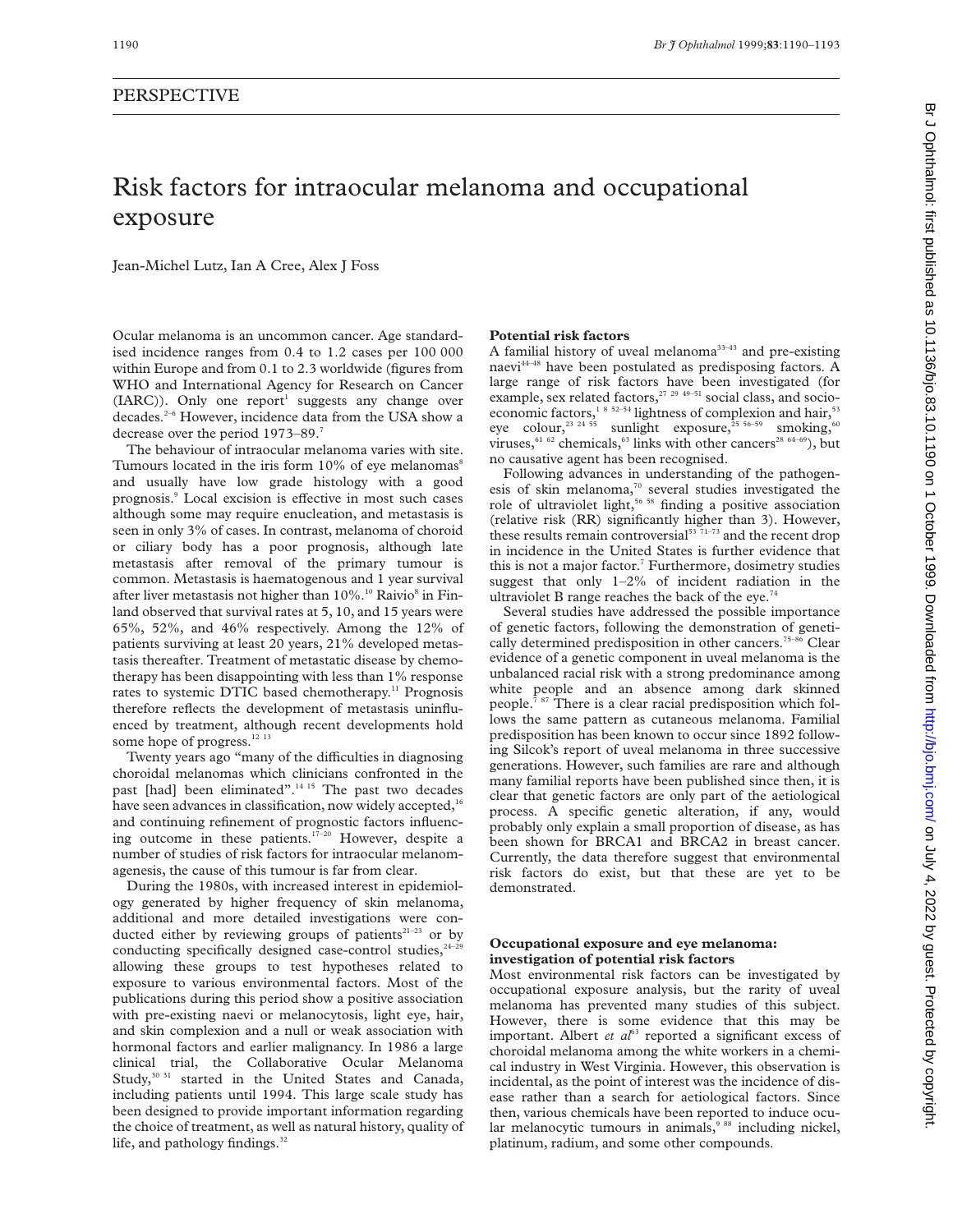*Table 1 Relative risk estimates for measuring the association between eye melanoma and industries according to the industry classification system (from Aiani et al*<sup>90</sup>)

| Occupation exposure cross linkage system (OEC)  |         | Bureau of census classification system (BOC) |                                                            |
|-------------------------------------------------|---------|----------------------------------------------|------------------------------------------------------------|
| Agriculture, forestry, fishing                  | 2.02    | 1.52                                         | Agriculture, forestry, and fisheries                       |
| Construction                                    | 0.49    | 0.53<br>1.18                                 | Construction<br>Manufacturing                              |
| Paper and wood                                  | 1.04    |                                              |                                                            |
| Glass, clay, and stone                          | 1.32    |                                              |                                                            |
| Metal                                           | 4.42    |                                              |                                                            |
| Machinery                                       | $0.33*$ |                                              |                                                            |
| Transportation methods, ship building, aircraft | 0.67    | 1.23                                         | Transportation, communications, and other public utilities |
|                                                 |         | 1.08                                         | Wholesale trade                                            |
|                                                 |         | 1.21                                         | Retail trade                                               |
|                                                 |         | 0.60                                         | Finance, insurance, and real estate                        |
|                                                 |         | 0.88                                         | Business and repair services                               |
|                                                 |         | 0.71                                         | Personal services                                          |
| Food and tobacco                                | 1.33    |                                              |                                                            |
| Textile                                         | 0.77    |                                              |                                                            |
| Chemicals, drugs, and paints                    | 0.24    |                                              |                                                            |
| Rubber, plastic, and synthetics                 | 0.50    |                                              |                                                            |
| Leather                                         | 3.06    |                                              |                                                            |
| Medicine and science                            | 0.73    |                                              |                                                            |
| Entertainment and recreation                    | 0.82    | 3.02                                         | Entertainment and recreation services                      |
|                                                 |         | 0.55                                         | Professional and related services                          |
|                                                 |         | 1.06                                         | Public administration                                      |
| Art                                             | 1.03    |                                              |                                                            |
|                                                 |         | 1.61                                         | Others                                                     |
| Other occupations with few chemical exposures   | 1.35    |                                              |                                                            |

\*Significant at p<0.05.

Several occupational clues to aetiology appeared when Swerdlow, $\frac{1}{1}$  using the UK Registrar General classification with 26 occupation orders, reported a significant excess of proportional registration ratio in three categories: electrical and electronic workers, administrators and managers, and technical workers and artists. Results from a subsequent Canadian study conducted between 1979 and 1981 with 65 eye melanoma cases and their age and sex matched controls were published by Gallagher *et al*<sup>24</sup> As well as host factors, sun exposure variables and medical factors, occupation and chemical exposure were investigated, using a detailed occupational history. No individual occupation appeared to be at significantly elevated risk, but when grouped, a predominantly indoor managerial group ("government workers") had an odds ratio (OR) of 3.5 (p=0.006) after controlling for hair and eye colour. No indication of elevated risk was found for other occupational groups, including chemical, electrical, or electronic workers.

In 1990, Vagero *et al* <sup>89</sup> using cancer registration data in England and Wales analysed the occupation of 662 patients with ocular melanoma, using an age adjusted proportional registration ratio (PRR, a comparison of the proportion of all cancers which melanomas constitute in a particular occupation with the corresponding proportion in all occupational groups combined, adjusted for age). Information about occupation was coded according to the 1970 OPCS (Office of Population Censuses and Survey) classification system. Only significant results are noted here: for men, an excess incidence was found in clerical workers, PRR=1.4 (95% CI 1.0–1.8), in accordance with Gallagher's report.<sup>24</sup> Top rank occupations with highest PRR were among male athlete sportsmen (a priori not known for indoor activities) and electrical engineers, and among female commercial travellers and kitchen hands. If occupations for men and women were combined, scientists (PRR=2.2, NS), judges (PRR=1.9, NS), and teachers (PRR=1.8, 95% CI 1.2–2.5) had the highest risk.

Ajani *et al* <sup>90</sup> specifically designed an occupational population based case-control study with 197 cases and twice as many controls. They interviewed the subjects, including questions on constitutional factors, ocular and medical histories, ultraviolet exposure, occupational history and exposure related to work occurring 15 years before the interview. They used two different occupation exposure matrices: the occupation exposure cross linkage system (OEC) (16 categories for industries, nine categories for occupations) and the Bureau of Census classification system (BOC) (13 categories for industries, six categories for occupations). OEC links suspect carcinogens to industry and occupation,<sup>91</sup> which then are used to deduce the agents to which a subject might have been exposed occupationally and to group subjects whose occupational history suggests exposure to a particular agent. This system was used to categorise different exposures into three level groups of exposure. Results from this specific exposure coding found no positive association between any group of exposure and eye melanoma, with two groups (alkylating agents and other organic compounds, NOS), apparently having a significant negative impact on incidence. At the third level (specific agent of exposure) only one product (alicyclic halogens) within the organic compounds group was positively associated with ocular melanoma but this result was not significant (OR 1.95 (95% CI 0.84–4.53)).

### **Future risk assessment in uveal melanoma**

Study design, selection bias, and occupation coding appear to be the three main issues when looking at risk factors for occupational exposure. The choice of study design is always a balance between several contradictory arguments. The ideal, a cohort study among exposed workers (for example, farmers or fishermen), would not be feasible because of the low incidence of this disease. Although wide open to criticism, case-control studies do provide valid OR estimates and present some advantages. Firstly, the cases consist only of the disease of interest (here uveal melanoma), particularly if a standard pathological review is conducted for all eligible cases, and a clear position is adopted for non-histologically confirmed melanoma. Secondly, data may come either from hospital or population based registries and there is no necessity to be exhaustive. However, a limitation of a case-control study is that the number of occupational exposure categories can be greater than the number of cases! The sample size has therefore to be large enough to obtain sufficient numbers in all categories.

Classically, the major limitation of a case-control study is selection bias, usually when selecting controls. Cases and controls must be unbiased with respect to age which is obviously linked with the duration of occupation, whatever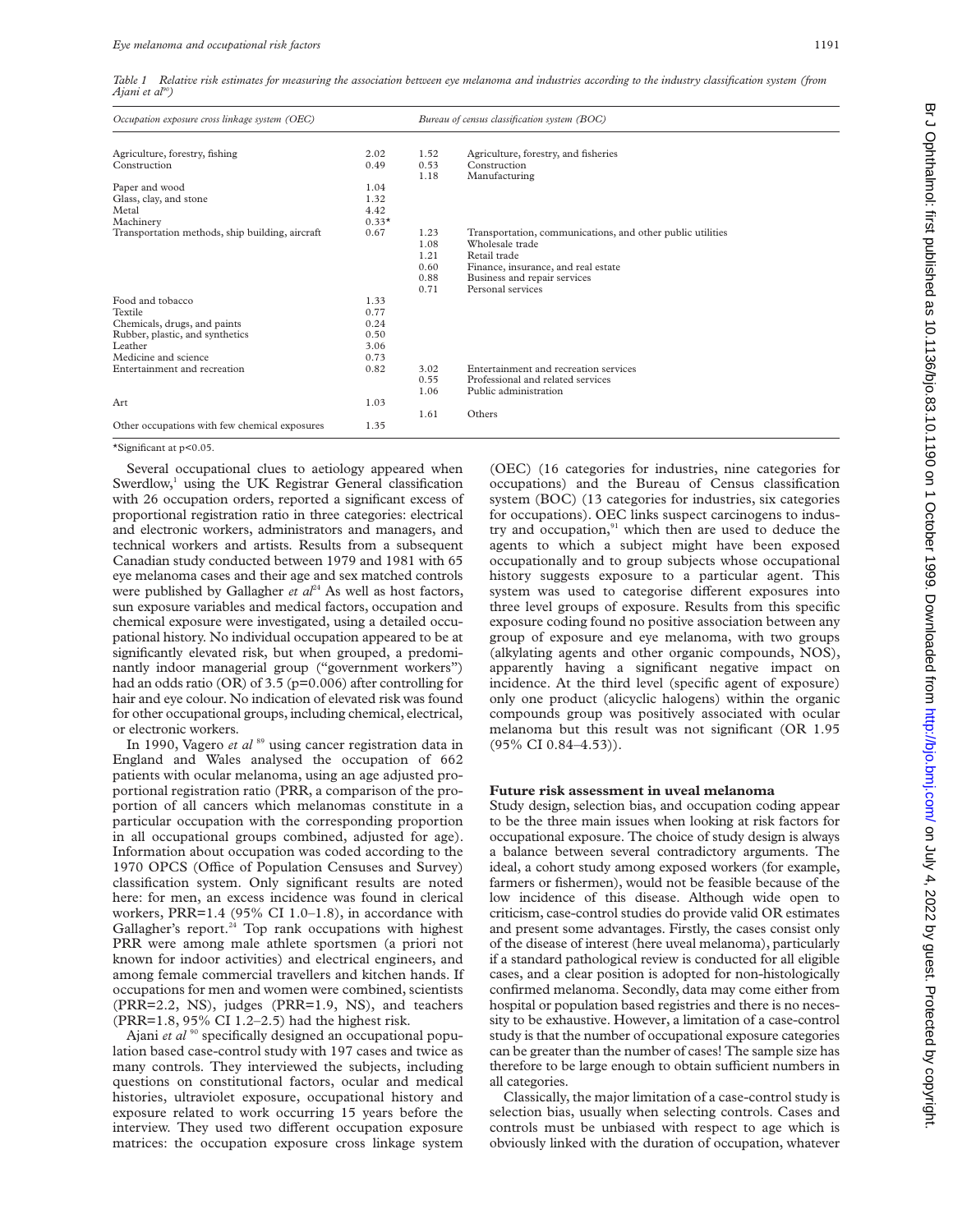the technical possibilities of statistical adjustment. For a true aetiological factor, cases are expected to be more exposed than the controls, but this may be difficult to verify in some situations. If we assume a dose-response effect, eye melanoma among young cases should be associated either with a strong association with environmental exposure, if any, or with a personal risk factor, or both. The current absence of clear answers from previous studies tells us that there is unlikely to be a strong association with any occupational exposure. Young cases, with a presumed shorter exposure might have other (unknown) aetiological or confounding risk factors, when young controls would not have those personal factors. Even with controls matched for age, selection of an unbalanced number of young cases would therefore lead to an overestimate the role of occupational exposure. With data originating from tumour registries, this issue should not be a problem, since it is (theoretically) possible to check the completeness of registration and therefore to compare the age distribution of included cases with the population age distribution of cases. If data come from referral centres, it is important to verify that there is no bias towards referral of younger cases, as others could be treated locally, either because they are more

easily diagnosed and treated by simple enucleation, or because they have a poorer prognosis. For both sources of data, it is worth checking the age distribution of cases. Ajani's study<sup>90</sup> dealt conclusively with the key issue of

occupation coding effect. Comparison of the findings drawn from both systems (Table 1) shows some consistency, supporting both positive (agriculture) and negative (construction) associations. However, the differences present between studies (transportation services, entertainment, and arts) make interpretation difficult and may be related to misclassification of occupational exposure or to variations in the coding systems used.

In addition to coding system problems, the case-control design introduces one other potential source of error. Comparisons are made for groups exposed versus not exposed to a particular occupation at a particular time. Even if one assumes perfect occupation exposure coding, the presence of any agent in the reference group (that is, combining all other exposures) with a similar effect might dilute the effect of the exposure of interest. Ideally, samples should be divided into three groups: occupations certainly exposed, those certainly not exposed, and the occupations exposed to agents with similar or unknown effect. Comparisons could then be made between the exposed and non-exposed groups. However, statistical constraints of study power and occupation coding uncertainties generally do not allow the creation of such categories.

### **Conclusion**

It is clear from this overview of occupational risk factors for uveal melanoma that there are potential link and areas for future studies of exposure can be seen. The role of ultraviolet irradiation remains controversial. The possibility that other forms of radiation and exposure to DNA damaging agents might be important is clearly worth consideration.

# J-M LUTZ

Registre Genevois des Tumeurs, 55 Bvd de la Cluse, CH-1205 Genève, Switzerland

# I A CREE

A J FOSS

Department of Pathology, Institute of Ophthalmology, University of London, Bath Street, London EC1V 9EL

Department of Ophthalmology, Queen's Medical Centre, Nottingham NG7 2UH

Correspondence to: Dr Lutz.

- 1 Swerdlow AJ. Epidemiology of eye cancer in adults in England and Wales, 1962– 1977. *Am J Epidemiol* 1983;**118**:294–300.
- 2 Keller AZ. Histology, survivorship and related factors in the epidemiology of eye cancers. *Am J Epidemiol* 1973;**97**:386–93.
- 3 Strickland D, Lee JA. Melanomas of eye: stability of rates. *Am J Epidemiol* 1981;**113**:700–2. Trends in incidence of ocular malignant melanoma in
- Denmark 1943–1982. *Int J Cancer* 1987;**40**:161–4. 5 Egan KM, Seddon JM, Glynn RJ, *et al.* Epidemiologic aspects of uveal
- melanoma. *Surv Ophthalmol* 1988;**32**:239–51. 6 Mahoney MC, Burnett WS, Majerovics A, *et al.* The epidemiology of oph-
- thalmic malignancies in New York State. *Ophthalmology* 1990;**97**:1143–7. 7 Foss AJ, Dolin PJ. Trends in eye cancer mortality among adults in the USA and England and Wales. *Br J Cancer* 1996;**74**:1687–9.
- 8 Raivio I. Uveal melanoma in Finland. An epidemiological, clinical, histological and prognostic study. *Acta Ophthalmol (Suppl)* 1977:1–64.
- 9 Sahel JA, Earle JD, Albert DM. Intraocular melanomas. In: DeVita VT Jr, Hellman S, Rosenberg SA, eds.*Cancer: principles and practice of oncology*. 4th ed. Philadelphia: JB Lippincott, 1993:1662–78. 10 Gragoudas ES, Egan KM, Seddon JM,*et al*. Survival of patients with metas-
- 
- tases from uveal melanoma. *Ophthalmology* 1991;**98**:383–91. 11 Bedikian AY, Legha SS, Mavligit G, *et al*. Treatment of uveal melanoma metastatic to the liver: a review of the MD Anderson Cancer Center experience and prognostic factors. *Cancer* 1995;**76**:1665–70. 12 Leyvraz S, Spataro V, Bauer J, *et al.* Treatment of ocular melanoma
- metastatic to the liver by hepatic arterial chemotherapy. *J Clin Oncol* 1997; **15**:2589–95.
- 13 Neale MH, Myatt N, Cree IA, *et al.* Combination chemotherapy for choroidal melanoma: ex vivo sensitivity to treosulfan with gemcitabine or cytosine arabinoside. *Br J Cancer* 1999;**79**:1487–93.
- 14 Zimmerman LE. Problems in the diagnosis of malignant melanomas of the choroid and ciliary body. The 1972 Arthur J Bedell Lecture. *Am J Ophthalmol* 1973;**75**:917–29.
- 15 Shields JA. Modern methods in the diagnosis of uveal melanomas. *Trans Ophthalmol Soc UK* 1977;**97**:407–11. 16 Gamel JW, McLean IW. Quantitative analysis of the Callender classification
- of uveal melanoma cells. *Arch Ophthalmol* 1977;**95**:686–91.
- 17 Foss AJ, Alexander RA, Jefferies LW, *et al.* Microvessel count predicts survival in uveal melanoma. *Cancer Res* 1996;56:2900-3.
- 18 Gamel JW, McLean IW, Foster WD, *et al.* Uveal melanomas: correlation of cytologic features with prognosis. *Cancer* 1978;**41**:1897–901. 19 Zimmerman LE, McLean IW, Foster WD. Does enucleation of the eye con-
- taining a malignant melanoma prevent or accelerate the dissemination of<br>tumour cells. *Br J Ophthalmol* 1978;62:420–5.<br>20 Gundersen T, Smith TR, Zakov N, *et al*. Choroidal melanocytic tumor
- observed for 41 years before enucleation. *Arch Ophthalmol* 1978;**96**:2089– 92.
- 21 Velazquez N, Jones IS. Ocular and oculodermal melanocytosis associated with uveal melanoma. *Ophthalmology* 1983;**90**:1472–6.
- 22 Gonder JR, Shields JA, Albert DM,*et al.* Uveal malignant melanoma associated with ocular and oculodermal melanocytosis. *Ophthalmology* 1982;**89**: 953–60.
- 23 Rootman J, Gallagher RP. Color as a risk factor in iris melanoma. *Am J Ophthalmol* 1984;**98**:558–61.
- 24 Gallagher RP, Elwood JM, Rootman J, *et al*. Risk factors for ocular melanoma: Western Canada Melanoma Study. *J Natl Cancer Inst* 1985;**74**: 775–8.
- 25 Tucker MA, Shields JA, Hartge P, *et al.* Sunlight exposure as risk factor for
- intraocular malignant melanoma. *N Engl J Med* 1985;313:789–92.<br>26 Nordlund JJ, Kirkwood J, Forget BM, *et al.* Demographic study of clinically<br>atypical (dysplastic) nevi in patients with melanoma and comparison subjects. *Cancer Res* 1985;**45**:1855–61.
- 27 Hartge P, Tucker MA, Shields JA, *et al.* Case-control study of female hormones and eye melanoma. *Cancer Res* 1989;**49**:4622–5. 28 Lischko AM, Seddon JM, Gragoudas ES, *et al.* Evaluation of prior primary
- malignancy as a determinant of uveal melanoma. A case-control study [see comments]. *Ophthalmology* 1989;**96**:1716–21.
- 29 Holly EA, Aston DA, Ahn DK, *et al.* Uveal melanoma, hormonal and reproductive factors in women. *Cancer Res* 1991;**51**:1370–2.
- 30 Albert DM. The ocular melanoma story. LIII Edward Jackson Memorial Lecture: Part II. *Am J Ophthalmol* 1997;123:729-41.<br>31 COMS. The Collaborative Ocular Melanoma Study (COMS) randomized
- trial of pre-enucleation radiation of large choroidal melanoma I: character-istics of patients enrolled and not enrolled. COMS report no 9 [see comments]. *Am J Ophthalmol* 1998;**125**:767–78.
- 32 COMS. Histopathologic characteristics of uveal melanomas in eyes enucleated from the Collaborative Ocular Melanoma Study. COMS report no 6 [see comments]. *Am J Ophthalmol* 1998;**125**:745–66. 33 Greer CH. Congenital melanoma of the anterior uvea. *Arch Ophthalmol*
- 1966;**76**:77–8.
- 34 Lynch HT, Anderson DE, Krush AJ. Heredity and intraocular malignant melanoma. Study of two families and review of forty-five cases. *Cancer* 1968;**21**:11-25
- 35 Lynch HT, Krush AJ. Heredity and malignant melanoma:implications for early cancer detection. *Can Med Assoc J* 1968;**99**:17–21. 36 Green GJ, Hong WK, Everett JR, *et al.* Familial intraocular malignant
- melanoma: a case report. *Cancer* 1978;**41**:2481–3. 37 Walker JP, Weiter JJ, Albert DM, *et al.* Uveal malignant melanoma in three
- generations of the same family. *Am J Ophthalmol* 1979;**88**:723–6. 38 Greene MH, Sanders RJ, Chu FC, *et al.* The familial occurrence of cutane-
- ous melanoma, intraocular melanoma, and the dysplastic nevus syndrome. *Am J Ophthalmol* 1983;**96**:238–45.
- 39 Simons KB, Hale LM, Morrison HM Jr, *et al.* Choroidal malignant melanoma in siblings. *Am J Ophthalmol* 1983;**96**:675–80. 40 Canning CR, Hungerford J. Familial uveal melanoma. *Br J Ophthalmol*
- 1988;**72**:241–3. 41 Broadway D, Lang S, Harper J,*et al*. Congenital malignant melanoma of the
- eye. *Cancer* 1991;**67**:2642–52. 42 Young LH, Egan KM, Walsh SM, *et al.* Familial uveal melanoma. *Am J*
- *Ophthalmol* 1994;**117**:516–20. 43 Bercher L, Munier F, Zografos L, *et al.* Familial uveal melanoma. *Klin Monatsbl Augenheilkd* 1995;**206**:384–7.